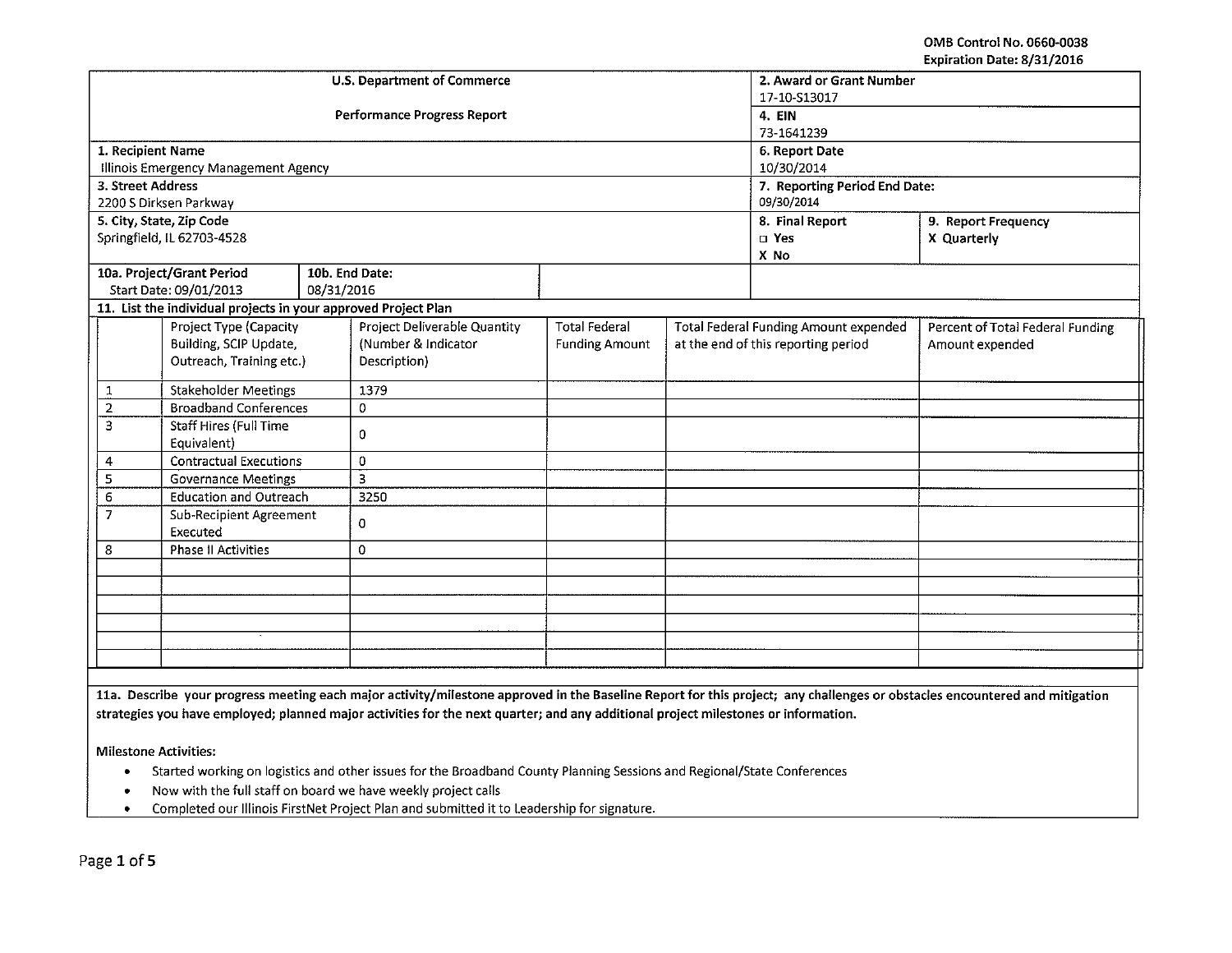- Completed a draft of our initial Consultation Package which will be delivered to our federal partners
- Stakeholder Engagements 1,379 People
	- o July 12014- Sept 30 2014
		- IL·PSBN Monthly Stakeholder Conference Call-July 3-28 people for 60 min
		- $\blacksquare$ Region 5 States FirstNet Planning Session @ Chicago - July 8 - 30 people
		- FirstNet Planning Session @ St. louis- July 9- 35 people
		- Illinois Dept of Public Health Conference planning session@ Schaumburg-July 10-4 people
		- Federal FirstNet meeting @ Chicago- July 11 with 12 people
		- Illinois Terrorism Task force (ITTF) Meeting July 23 67 people for 30 min  $\blacksquare$
		- Illinois State Police @ Springfield Aug 12 6 people for 90 min
		- Region 13 Meeting @ Illinois Law Enforcement Alarm System (ILEAS) Aug 19 13 people for 30 min
		- Midwest Police Security Expo @ Tinley Park Aug  $20 17$  people for 90 min
		- Illinois Emergency Management Assoc Conference (lEMA) Breakout Session- Sept 4-86 people for 60 min
		- Illinois Emergency Management Assoc Conference (IEMA) General Session Sept 4 1006 people for 60 min
		- Illinois Assoc of Public Health Administrators  $-$  Aug 21 $-37$  people for 60 min
		- Regional Advisory Council & Regional Emergency Communications Coordination Working Group@ Aurora 9/22-23-25 people for 120 min
		- $\blacksquare$ LaSalle County FirstNet Planning Session - Sept 30 - 13 people for 90 min
- Leadership Meetings
	- o July- Sept 2014
		- Meeting with IL State Police in July  $\blacksquare$
		- Meeting with IL Central Management Services (CMS) weekly
		- Meeting with IL CIO in Aug
		- Meetings with SAA in Jul, Aug, Sept
		- $\blacksquare$ Weekly Core Team Project Calls
- Auxiliary Meetings
	- o Listen in on FIRSTNET Board Meetings
	- o FIRSTNET Programmatic Update Sessions
		- $\bullet$  Monthly (3)
		- Quarterly (1)
- Governance Meetings
	- o Illinois Terrorism Task Force Public Safety Broadband Task Force Monthly Meetings -July, Aug,)
	- o Statewide lnteroperability Executive Committee (SIEC) Monthly Meetings (July, Aug)
	- o Broadband Deployment Council Quarterly Meetings- Sept 17
- Other Activities:
	- NTR

Challenges:

- Need for more information from NTIA/FIRSTNET regarding expectations/future consultation
	- o We are doing what we can to gather as much information as possible to be prepared for the future consultation. Without complete guidance we could have

Page 2 of 5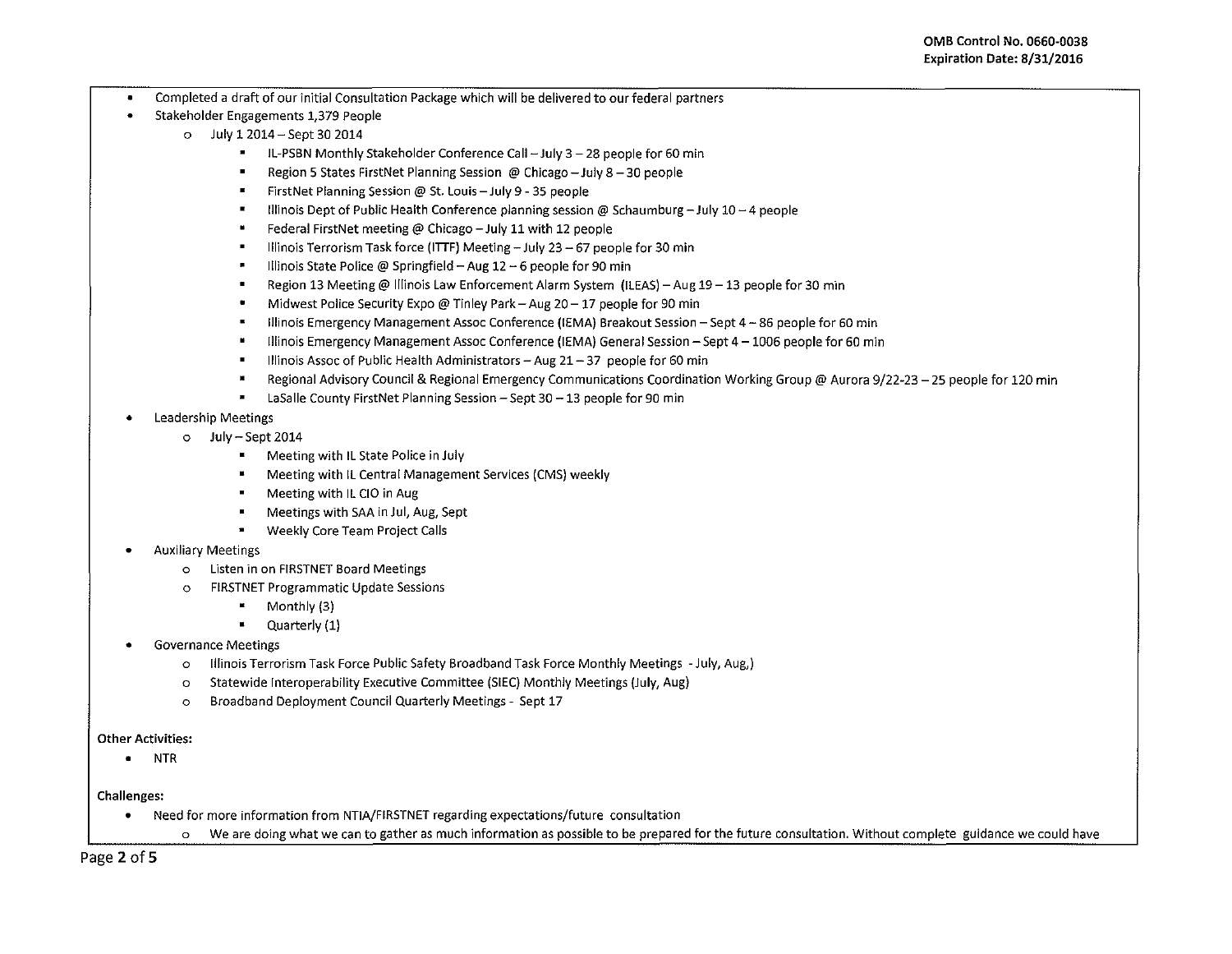wasted efforts

llb.lfthe project team anticipates requesting any changes to the approved Baseline Report in the next quarter, describe those below. Note that any substantive changes to the Baseline Report must be approved by the Department of Commerce before implementation.

• There will be budget modifications submitted this quarter to account for percentage of time dedicated to work on the grant from some Governor's Office Staff

llc. Provide any other information that would be useful to NTIA as it assesses this project's progress.

- Illinois FIRSTNET Website is operational
- Initial Consultation Package is drafted
- Created Quarterly Illinois FirstNet Newsletter for stakeholders
- Weekly discussions and Monthly Meetings
- Outreach Plan is being executed on
- The Project Plan is completed

lld. Describe any success stories or best practices you have identified. Please be as specific as possible.

- Engaging with the Electric and Telephone Cooperatives continues .
- Meet with the CIO and CMS and every 2 weeks for progress reports
- The project and grants team are meeting every week .

12. Personnel

12a. If the project is not fully staffed, describe how any lack of staffing may impact the project's time line and when the project will be fully staffed.

12b. Staffing Table

| Job Title                       |  | Project(s) Assigned                                                           | Change           |
|---------------------------------|--|-------------------------------------------------------------------------------|------------------|
| Grant Program Manager-Bob Evans |  | Point of Contact for State Administrative Agency (IEMA) and liaison with NTIA | Hired 05/01/2014 |
|                                 |  |                                                                               |                  |
|                                 |  |                                                                               |                  |
|                                 |  |                                                                               |                  |
|                                 |  |                                                                               |                  |
|                                 |  |                                                                               |                  |
|                                 |  |                                                                               |                  |
|                                 |  |                                                                               |                  |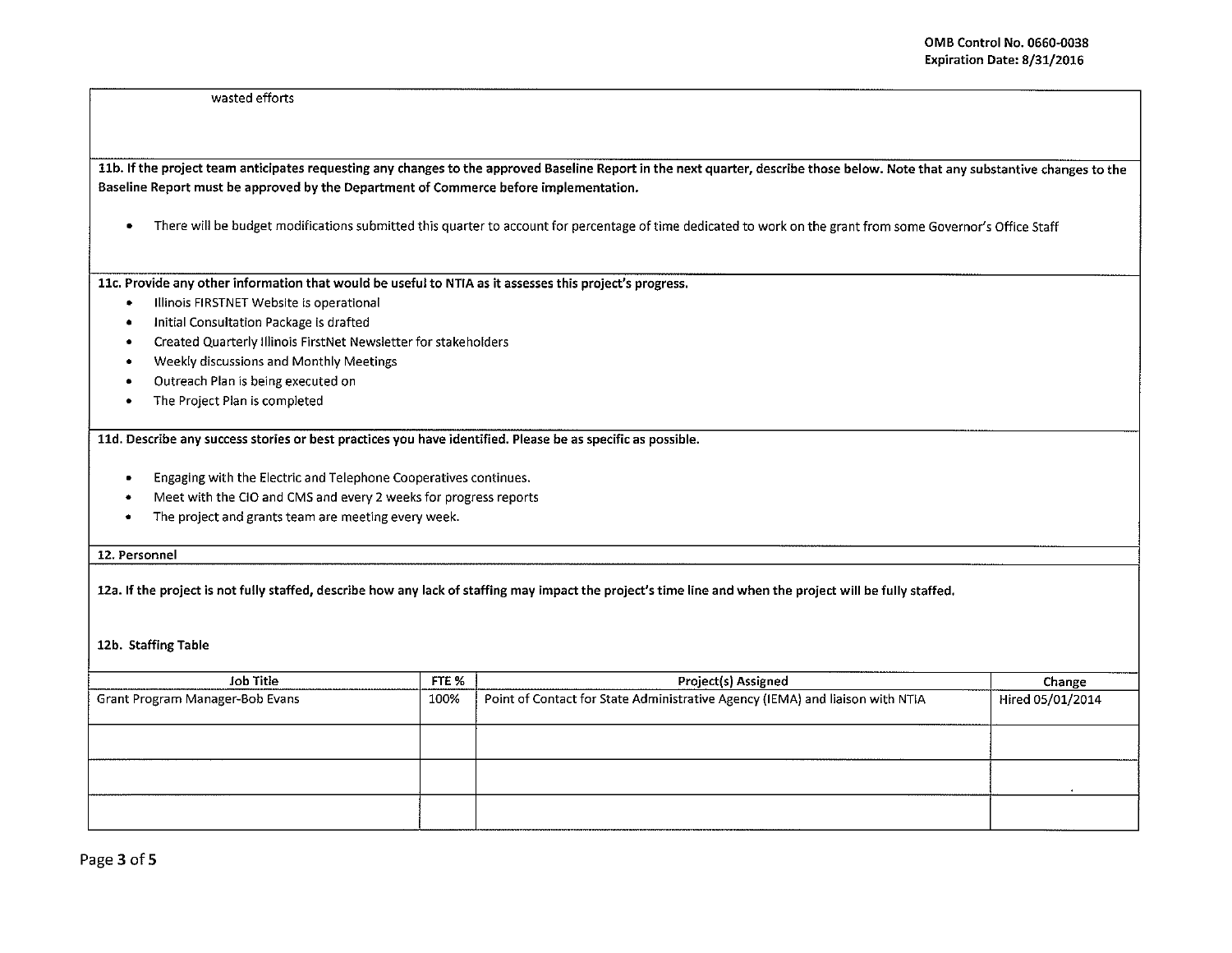| 13. Subcontracts (Vendors and/or Sub-recipients)                                                                                                                                                |                                                                                                                                                                                                                                                                                                                                                                               |              |                               |              |                            |                               |                      |                                |                                                |                                                 |                                                                                                                                                                                                                                                                      |
|-------------------------------------------------------------------------------------------------------------------------------------------------------------------------------------------------|-------------------------------------------------------------------------------------------------------------------------------------------------------------------------------------------------------------------------------------------------------------------------------------------------------------------------------------------------------------------------------|--------------|-------------------------------|--------------|----------------------------|-------------------------------|----------------------|--------------------------------|------------------------------------------------|-------------------------------------------------|----------------------------------------------------------------------------------------------------------------------------------------------------------------------------------------------------------------------------------------------------------------------|
| 13a. Subcontracts Table - Include all subcontractors. The totals from this table must equal the "Subcontracts Total" in Question 14f.                                                           |                                                                                                                                                                                                                                                                                                                                                                               |              |                               |              |                            |                               |                      |                                |                                                |                                                 |                                                                                                                                                                                                                                                                      |
| Name                                                                                                                                                                                            | <b>Subcontract Purpose</b>                                                                                                                                                                                                                                                                                                                                                    |              | Type<br>(Vendor/Sub-<br>rec.) |              | RFP/RFQ<br>Issued<br>(Y/N) | Contract<br>Executed<br>(Y/N) | Start<br><b>Date</b> | End<br>Date                    | <b>Total Federal</b><br><b>Funds Allocated</b> | <b>Total Matching</b><br><b>Funds Allocated</b> | Project and % Assigned                                                                                                                                                                                                                                               |
| Illinois Law<br>Enforcement<br>Alarm System<br>(ILEAS)                                                                                                                                          | 80% of SWIC (Joe<br>Galvin) time dedicated<br>to SLIGP, Technical<br>System Architect (Bill<br>Springer), Outreach<br>Liaison Coordinator,<br><b>Fiscal Grant and Travel</b><br>Coordinator (Lori Bell).<br>personnel travel,<br>statewide and regional<br>conferences, meeting<br>expenses, printing,<br>office supplies,<br>technology and<br>management/adminis<br>tration |              | Sub-recipient                 | Y            |                            | Y                             | 9/10/20<br>13        | 3/31/2<br>016                  | \$822,513.76                                   | \$0.00                                          | <b>Stakeholder Meetings</b><br>(80% of project)<br><b>Broadband Conferences</b><br>(100% of project)<br>Staff Hires (Full Time<br>Equivalent) (60% of<br>project)<br><b>Governance Meetings</b><br>(80% of project)<br>Education and<br>Outreach (80% of<br>project) |
|                                                                                                                                                                                                 |                                                                                                                                                                                                                                                                                                                                                                               |              |                               |              |                            |                               |                      |                                |                                                |                                                 |                                                                                                                                                                                                                                                                      |
| 13b. Describe any challenges encountered with vendors and/or sub-recipients.<br>None to Report this quarter                                                                                     |                                                                                                                                                                                                                                                                                                                                                                               |              |                               |              |                            |                               |                      |                                |                                                |                                                 |                                                                                                                                                                                                                                                                      |
|                                                                                                                                                                                                 |                                                                                                                                                                                                                                                                                                                                                                               |              |                               |              |                            |                               |                      |                                |                                                |                                                 |                                                                                                                                                                                                                                                                      |
| 14. Budget Worksheet                                                                                                                                                                            |                                                                                                                                                                                                                                                                                                                                                                               |              |                               |              |                            |                               |                      |                                |                                                |                                                 |                                                                                                                                                                                                                                                                      |
| Columns 2, 3 and 4 must match your current project budget for the entire award, which is the SF-424A on file.<br>Only list matching funds that the Department of Commerce has already approved. |                                                                                                                                                                                                                                                                                                                                                                               |              |                               |              |                            |                               |                      |                                |                                                |                                                 |                                                                                                                                                                                                                                                                      |
| Project Budget Element (1)<br>Federal Funds                                                                                                                                                     |                                                                                                                                                                                                                                                                                                                                                                               |              | Approved Matching             |              | <b>Total Budget</b>        |                               | Federal Funds        | <b>Approved Matching Funds</b> |                                                | Total Funds Expended (7)                        |                                                                                                                                                                                                                                                                      |
| Awarded (2)                                                                                                                                                                                     |                                                                                                                                                                                                                                                                                                                                                                               | Funds (3)    |                               | (4)          |                            | Expended (5)                  | Expended (6)         |                                |                                                |                                                 |                                                                                                                                                                                                                                                                      |
| a. Personnel Salaries                                                                                                                                                                           |                                                                                                                                                                                                                                                                                                                                                                               | \$249,375.00 |                               | \$520,089.00 |                            | \$769,464.00                  |                      | \$30,593                       | \$0                                            |                                                 | \$30,593<br>\$25,675                                                                                                                                                                                                                                                 |
| b. Personnel Fringe Benefits                                                                                                                                                                    |                                                                                                                                                                                                                                                                                                                                                                               | \$188,906.00 |                               | \$241,963.20 |                            | \$430,869.20                  |                      | \$25,675                       |                                                | 50 <sub>2</sub>                                 |                                                                                                                                                                                                                                                                      |
| c. Travel                                                                                                                                                                                       |                                                                                                                                                                                                                                                                                                                                                                               | \$161,712.00 |                               | \$0.00       |                            | \$161,712.00                  |                      | \$4,352                        | \$0                                            |                                                 | \$4,352                                                                                                                                                                                                                                                              |
| d. Equipment                                                                                                                                                                                    |                                                                                                                                                                                                                                                                                                                                                                               | \$0.00       |                               | \$0.00       |                            | \$0.00                        |                      | \$0                            | \$0                                            |                                                 | \$0                                                                                                                                                                                                                                                                  |